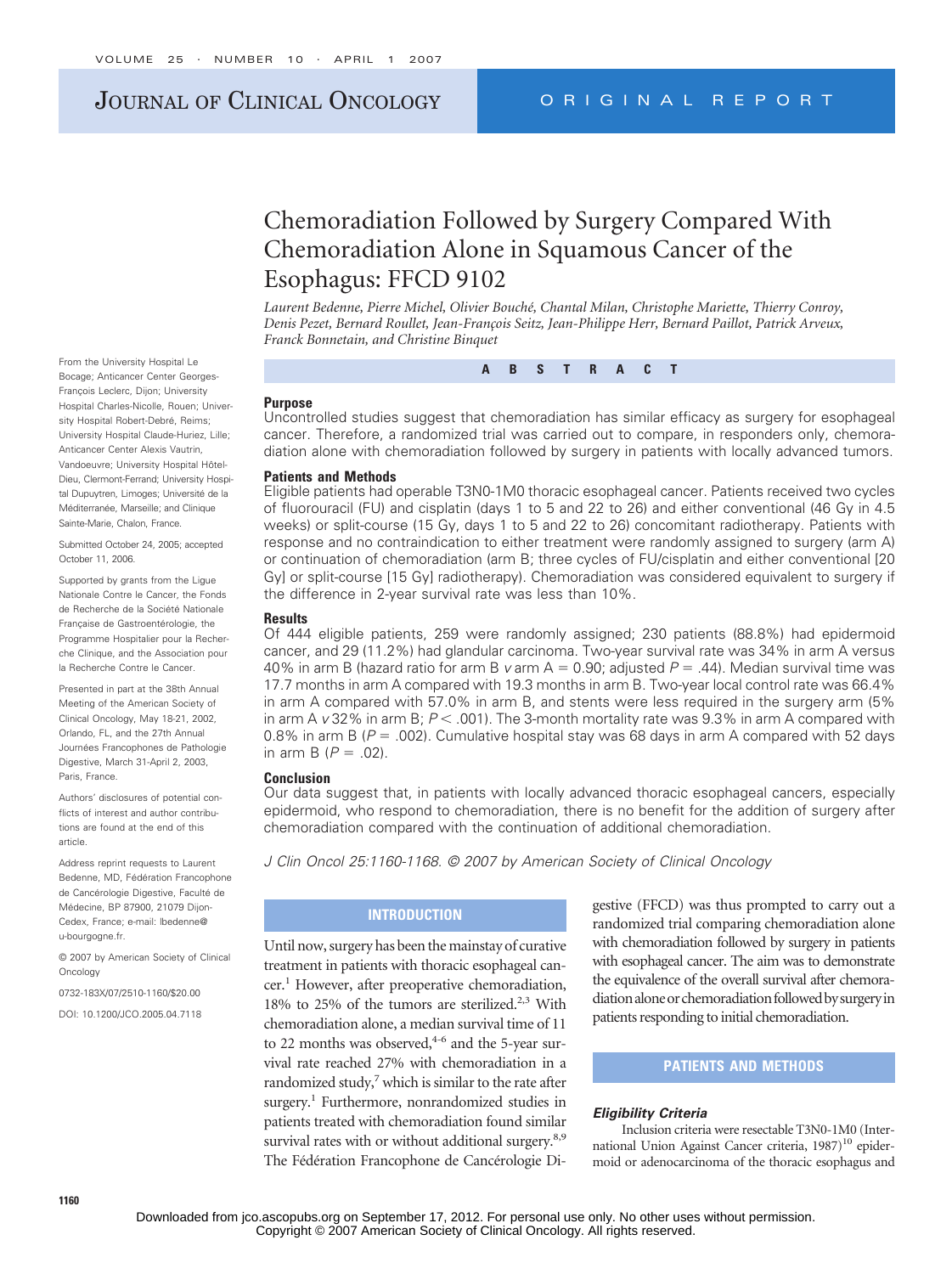clinical and biologic eligibility for surgery or chemoradiation. Exclusion criteria were tumor within 18 cm from the dental ridge or infiltrating the gastric cardia, tracheobronchial involvement, visceral metastases or supraclavicular nodes, weight loss more than 15%, symptomatic coronary heart disease, cirrhosis Child-Pugh B or C, and respiratory insufficiency.

Staging was based on computed tomography (CT). T3 tumors were defined by a diameter  $\geq 3$  cm, without invasion of adjacent structures.<sup>11</sup> Work-up included clinical examination, gastroscopy with biopsies, esophagogram, bronchoscopy, supraclavicular ultrasonography, thoracoabdominal CT scan, and endoscopic ultrasonography when available. Written informed consent was required.

## *Design and Random Assignment*

All eligible patients were registered and received chemoradiation (Fig 1). They were then evaluated by esophagogram, abdominal ultrasonography, chest x-ray, and, if possible, endoscopic ultrasonography. Indeed, for ethical reasons, only patients responding to induction chemoradiation were considered for the randomized part of the trial. A clinical complete response was defined by the absence of dysphagia and of visible tumor on esophagogram; a partial response was defined as a decrease of more than 30% of the tumor length on esophagogram, which is the WHO definition of partial response for unidimensionally measurable lesions, $12$  and improvement of dysphagia. In the absence of objective response or in case of contraindication to surgery, the treatment was decided by the investigator. If chemoradiation had not been tolerated, surgery was recommended. The remaining patients were randomly assigned by telephone at the FFCD Data Center through a minimization program either to arm A (surgery) or arm B (continuation of chemoradiation); patients were stratified according to institution, sex, histology (epidermoid *v* glandular), differentiation (well or moderately differentiated *v* poorly or undifferentiated), and response to induction treatment (complete *v*partial). Toxicity was graded according to the WHO criteria.

#### *Treatment*

*Radiotherapy.* Radiotherapy included the macroscopic tumor and lymph nodes, with a 3-cm proximal and distal margin and a 2-cm radial margin. The use of three or four fields and daily treatment of all fields were required. Initially, the following two techniques were allowed, according to the initial choice of the investigator for all of his or her included patients: splitcourse or conventional radiotherapy (Fig 1). Split-course radiotherapy was delivered in daily fractions of 3 Gy, including two sequences (days 1 to 5 and 22 to 26; 30 Gy) before random assignment and one sequence (days 43 to 47; 15 Gy) after random assignment in arm B (total, 45 Gy). Each sequence was separated by a 2-week rest period. Conventional radiotherapy was delivered in 5 daily fractions per week of 2 Gy during the 4.5 weeks before random assignment (46 Gy) and the 2 weeks after random assignment (20 Gy), for a total of 66 Gy. Beginning January 1999, an amendment based on the results of a randomized study permitted only conventional radiotherapy.<sup>13</sup>

*Chemotherapy.* Two cycles of chemotherapy were delivered before random assignment, starting on days 1 and 22, and three cycles were administered after random assignment in arm B, starting on days 43, 64, and 92. Fluorouracil (FU) 800 mg/m<sup>2</sup> daily was administered as a continuous intravenous (IV) infusion (days 1 to 5). Cisplatin 15 mg/m<sup>2</sup> (days 1 to 5) was delivered during a 1-hour IV infusion, preceded and followed by a 2-hour IV infusion of normal saline 1 L. If serum creatinine was more than 15 mg/L, chemotherapy was delayed for up to 2 weeks. If serum creatinine remained elevated, cisplatin was discontinued. In cases of angina-like pain or cerebral ischemia during FU infusion, FU was discontinued.

*Surgery.* Surgery was to be performed between days 50 and 60 in arm A (Fig 1). No type of surgery was recommended. The pathology assessment indicated whether the resection was curative and whether there was no residual tumor, microscopic remnants, or a macroscopic tumor.

#### *Follow-Up*

In both arms, follow-up was planned 4 months after starting the treatment (ie, in arm A, 2 months after resection, and in arm B, 3 weeks after the end of chemotherapy). The status was assessed by endoscopy with biopsies, esophagogram, thoracoabdominal CT scan, and, if available, endoscopic ultrasonography. Follow-up was carried out every 3 months for 2 years and then every 6 months thereafter. Dysphagia was scored from 1 (asymptomatic) to 5 (no swallowing at all) according to the O'Rourke criteria<sup>14</sup>; patterns of first recurrence (locoregional, distant, or both, or second cancer), hospitalizations,



**Fig 1.** Treatment Design of the Fédération Francophone de Cancérologie Digestive 9102 trial. CT, chemotherapy; XRT, radiotherapy; R, random assignment.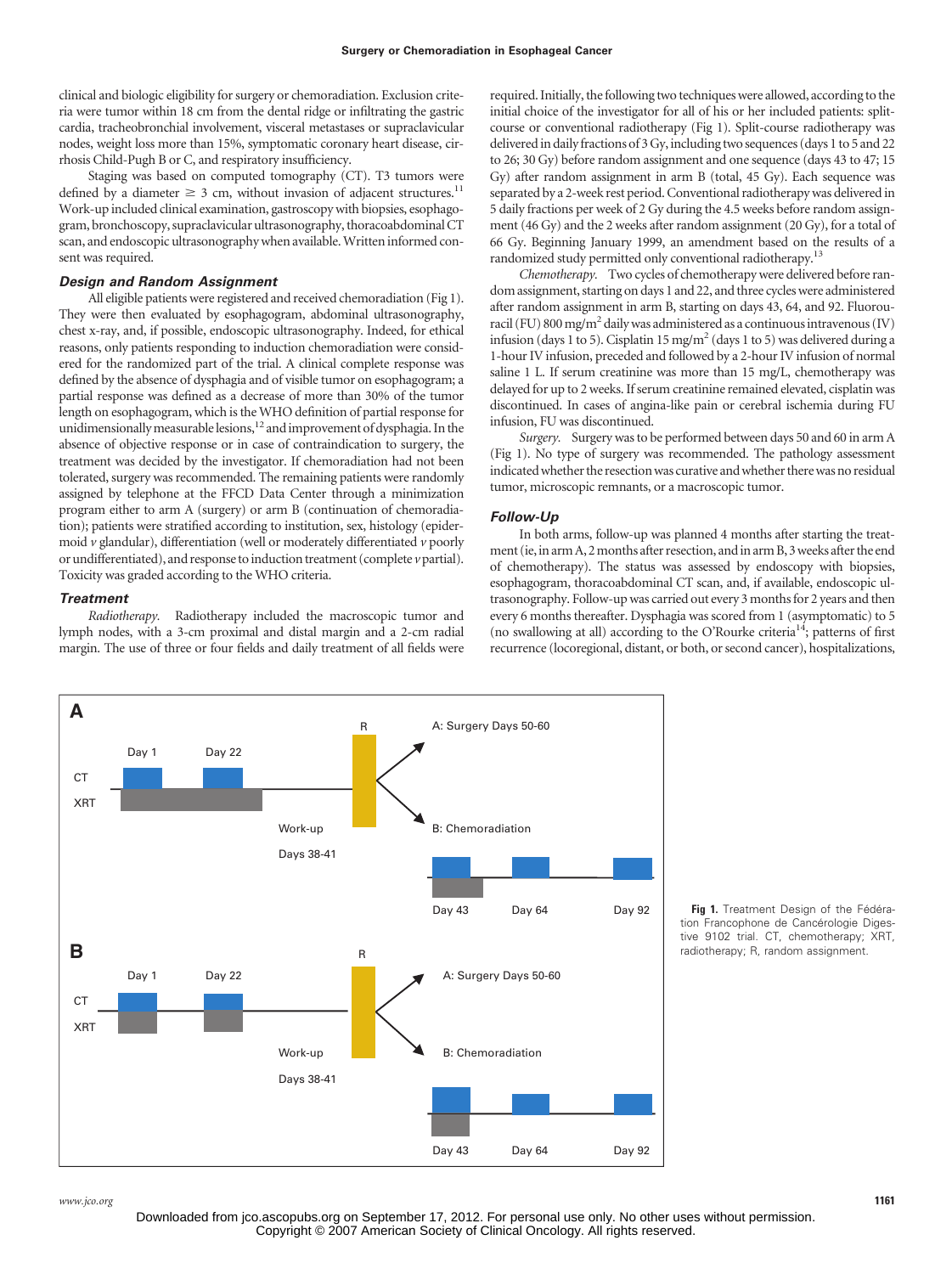and palliative procedures against dysphagia were reported. Quality of life was evaluated by the Spitzer quality-of-life index, which establishes a score from 0 (worst) to 10 (best) after answering five items in the areas of activity, daily life, health perception, social support, and behavior.<sup>15</sup> The Spitzer quality-of-life index was assessed by the clinician before treatment and at each follow-up point in both arms.

### *End Points*

The main end point was overall survival. Secondary end points were duration of hospital stay, quality of life, type of recurrence, and procedures against dysphagia. The protocol was approved by the regional ethics committee.

#### *Statistical Analysis*

The treatment in arm B was considered equivalent to arm A if the difference in the 2-year survival rate was less than 10%. To reject this hypothesis, with an alpha risk of 5% (bilateral) and an 80% power, 360 randomly assigned patients were required. On the basis of previous studies that found a complete clinical response rate in 71% to 87% of the patients,<sup>4,6</sup> it was estimated that 75% of the registered patients could be randomly assigned, thus increasing the number of required patients to 500. Baseline characteristics of the treatment groups were compared using the *t* test or Mann-Whitney *U* test for continuous variables and the  $\chi^2$  or Fisher's exact tests for categoric variables. The probability of survival was estimated using the Kaplan-Meier method. Data were analyzed according to the intent-to-treat principle as well as per protocol (ie, taking into account the treatment actually received). Survival was calculated from the date of registration to the most recent follow-up or death. Results are presented with 95% CIs. The accrual was slower than expected, and according to an amendment approved by the ethics committee, an interim analysis was performed on the first 200 patients (of 259 randomly assigned patients at that time) who had a follow-up of more than 1 year, and the data were examined in November of 2000 by the Independent Data Monitoring Committee. The discontinuation of the study was advised; the analysis favored the nonsurgical arm, and the committee concluded that there was no possibility of rejecting the hypothesis of equivalence with the planned number of patients.

Quality of life was compared between the two arms by analysis of variance. Its longitudinal changes were compared with a general mixed model analysis of variance for repeated measurements.<sup>16</sup>

The following variables were assessed as potential prognostic factors with respect to overall survival in univariate and multivariate (Cox model) analyses: center accrual size, sex, age, length and diameter of the tumor, presence of enlarged ( $> 1$  cm) lymph nodes on CT scan, weight loss, dysphagia, histology, differentiation, and response to the pre–random assignment treatment (partial or complete).

#### *Role of the Funding Sources*

The sponsors had no role in the study design; in the collection, analysis, or interpretation of the data; or in the writing of the report and decision to submit the article for publication.

## **RESULTS**

# *Patients*

From February 1993 until December 2000, 444 of 451 registered patients were eligible for the study. Reasons for ineligibility are outlined in Figure 2. Among the 259 responding patients who were randomly assigned (57%), 129 were assigned to surgery (arm A), and 130 were assigned to chemoradiation (arm B). The cutoff date was June 30, 2001. Median follow-up time was 47.4 months. Four patients were lost to follow-up after a median of 15 months. There was no significant difference between treatment groups (Table 1). The reasons for patients not receiving random assignment are detailed in Figure 2. Of eight deaths that occurred before random assignment, seven (1.6%) were possibly related to chemoradiation (three febrile aplasias, one septic shock, two bleedings caused by tumor necrosis, and one acute cardiac insufficiency).

#### *Compliance With the Allocated Arm*

The compliance rates were significantly different (85% in arm A and 97% in arm B;  $P = .001$ ; Fig 2). In arm A, 16 patients received chemoradiation (10 patients refused surgery, three were inoperable after random assignment, and three were explored without resection), and three patients received no treatment. In arm B, one patient underwent surgery (patient demand), and three patients had no treatment (two patients refused, and the cause was unknown in one patient).

#### *Treatment Characteristics*

In arm A, 110 of 129 patients underwent surgery. The types of surgery are listed in Table 2. Curative (R0) resection was achieved in 97 patients (75%). The median delay between start of treatment and surgery was 63 days (interquartile range, 56 to 73 days). In the 110 operated patients, the pathology results were as follows: no residual tumor in 25 patients (23%), microscopic remnants in 18 patients (16%), and macroscopic tumor in 67 patients (61%). Split-course radiotherapy was delivered in 67% of patients in arm A and 65% of patients in arm B ( $P = .63$  in intent-to-treat analysis;  $P = .96$  in per-protocol analysis).

# *Toxicity of Chemoradiation and Therapeutic Mortality in the Randomly Assigned Patients*

Before random assignment, the maximal toxicity was grade 3 in 51 (20%) of 259 patients and grade 4 in two (1%) of 259 patients. After random assignment, the maximal toxicity reached grade 3 in 36 (25%) of 142 patients and grade 4 in eight (6%) of 142 patients (Table 3).

During the first 3 months after registration, 12 patients (9%) died in arm A and one patient (1%) died in arm B ( $P = .002$ ). Deaths in arm A were consecutive to surgical complications ( $n = 6$ ), progressive disease ( $n = 3$ ), or other causes ( $n = 3$ ), and the death in arm B was related to herpetic encephalopathy. Six-month mortality rates were 16% in arm A (eight additional patients: surgical complication,  $n = 4$ ; progressive disease,  $n = 3$ ; and other,  $n = 1$ ) and 6% in arm B (seven additional patients: progressive disease,  $n=3$ ; and other,  $n=4; P=.015$ ).

## *Survival*

For the 444 eligible patients, the median survival time from registration was 16.1 months ( $SE = 1.2$  months), whereas the 2-year survival rate was 33.1%  $\pm$  2.4%. For the 259 randomly assigned patients, median survival time was 18.6 months ( $SE = 1.2$  months); in arms A and B, the median survival times were 17.7 months ( $SE = 2.0$ ) months) and 19.3 months ( $SE = 1.4$  months), respectively. Two-year survival rates in arms A and B were  $33.6\% \pm 4.5\%$  and  $39.8\% \pm 4.5\%$ , respectively, in the intent-to-treat analysis and  $37.1\% \pm 5.0\%$  and  $36.5\% \pm 4.2\%$ , respectively, in the per-protocol analysis (Table 4, Fig. 3). The survival differences (arm A minus arm B) were  $-6.2\%$  (95% CI,  $-18.0$  to 5.69) in the intent-to-treat analysis and  $+0.6\%$  (95% CI,  $-11.4$  to 12.6) in the per-protocol analysis. Thus, the upper limit of the 95% CI of the survival difference did not reach 10% in the intentto-treat analysis. This means that the 2-year survival rate of patients treated with chemoradiation only could not be inferior by more than 10% to the survival rate of patients treated with surgery  $(P = .03)$ . Despite a higher survival probability in arm B, survival curves did not differ significantly (unadjusted hazard ratio [HR] for arm B *v* arm  $A = 0.90, P = .49$ ; adjusted HR = 0.88,  $P = .44$ ). Eligible patients who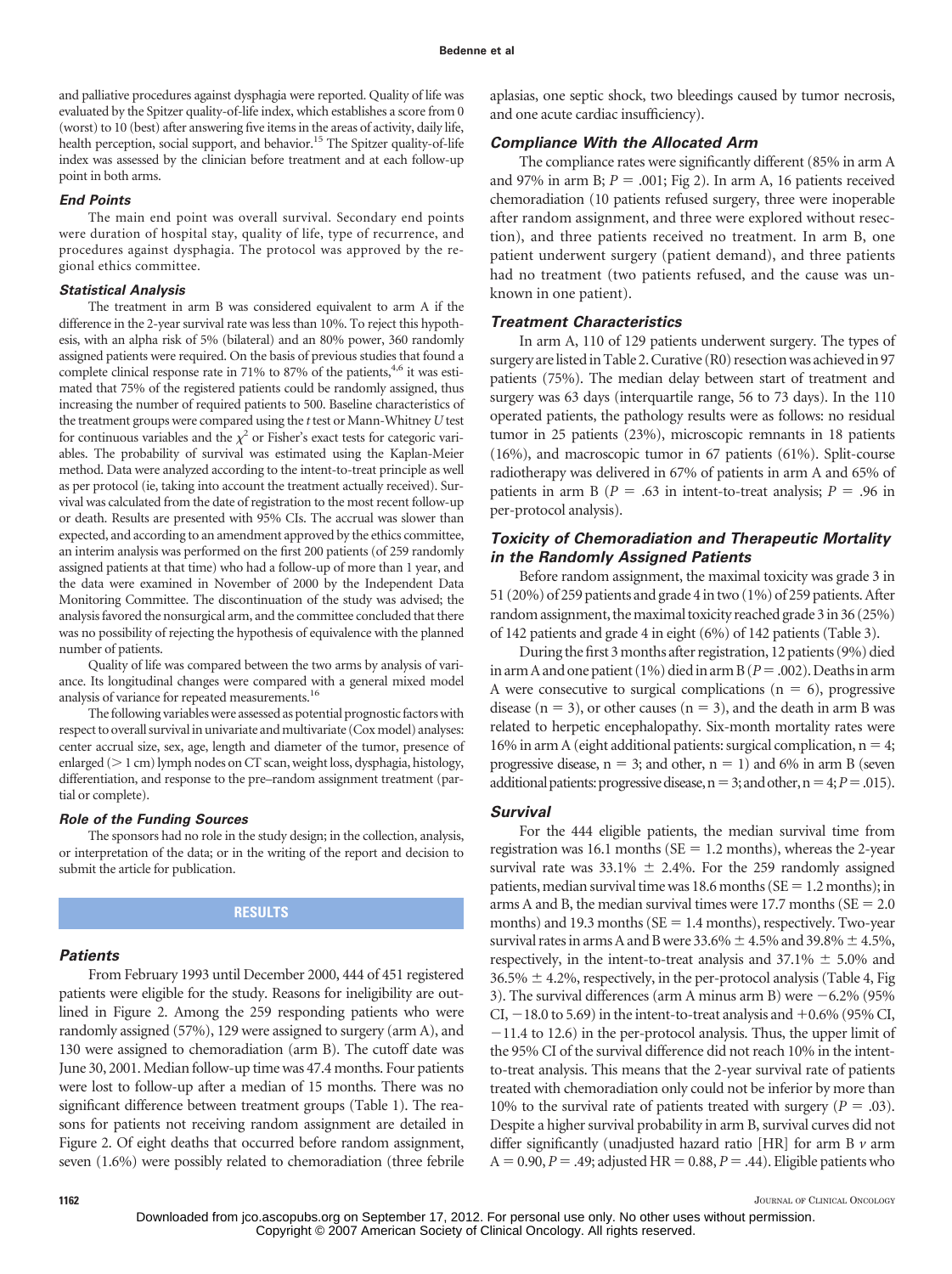



were not randomly assigned fared worse, with a median survival time of 11.4 months ( $SE = 1.5$  months). The HR was 1.22 (95% CI, 0.94 to 1.58) in case of insufficient efficacy of the treatment administered before random assignment, 1.39 (95% CI, 0.97 to 1.98) in case of contraindication to any treatment, and 1.63 (95% CI, 0.95 to 2.82) for patients who refused random assignment. In univariate or multivariate analysis, none of the analyzed factors were of prognostic value (Table 5).

# *Length of Hospital Stay*

Length of hospital stay was known during the whole follow-up period in 220 patients (85%; 112 patients in arm A and 108 in arm B), unknown for only one period of follow-up in 32 patients (12%; 15 patients in arm A and 17 in arm B), and totally unknown for seven patients (3%; two patients in arm A and five in arm B). The figures listed in Table 4 relate the cumulative hospital stay. During the therapeutic period (ie, before the first follow-up report), the mean hospital stay was 38.6 days ( $SE = 2.60$  days) in the surgery arm and 24.7 days  $(SE = 1.25 \text{ days})$  in the chemoradiation arm ( $P < .0001$ ).

## *Dysphagia and Palliative Procedures*

A procedure against dysphagia was required in 24% of the patients in arm A compared with 46% of patients in arm B ( $P < .001$ ; Table 4). Dysphagia before death was rated as grade 1 to 2 for 63% of the patients in arm A compared with 46% of patients in arm B ( $P = .04$ ).

## *Type of First Failure*

At 2 years, the recurrence probability was  $56.7\%$  (SE =  $5.4\%$ ) in arm A and 59.6% ( $SE = 4.8\%$ ) in arm B ( $P = .23$ ; Table 4). The median survival time after recurrence was  $4.2 \pm 0.4$  months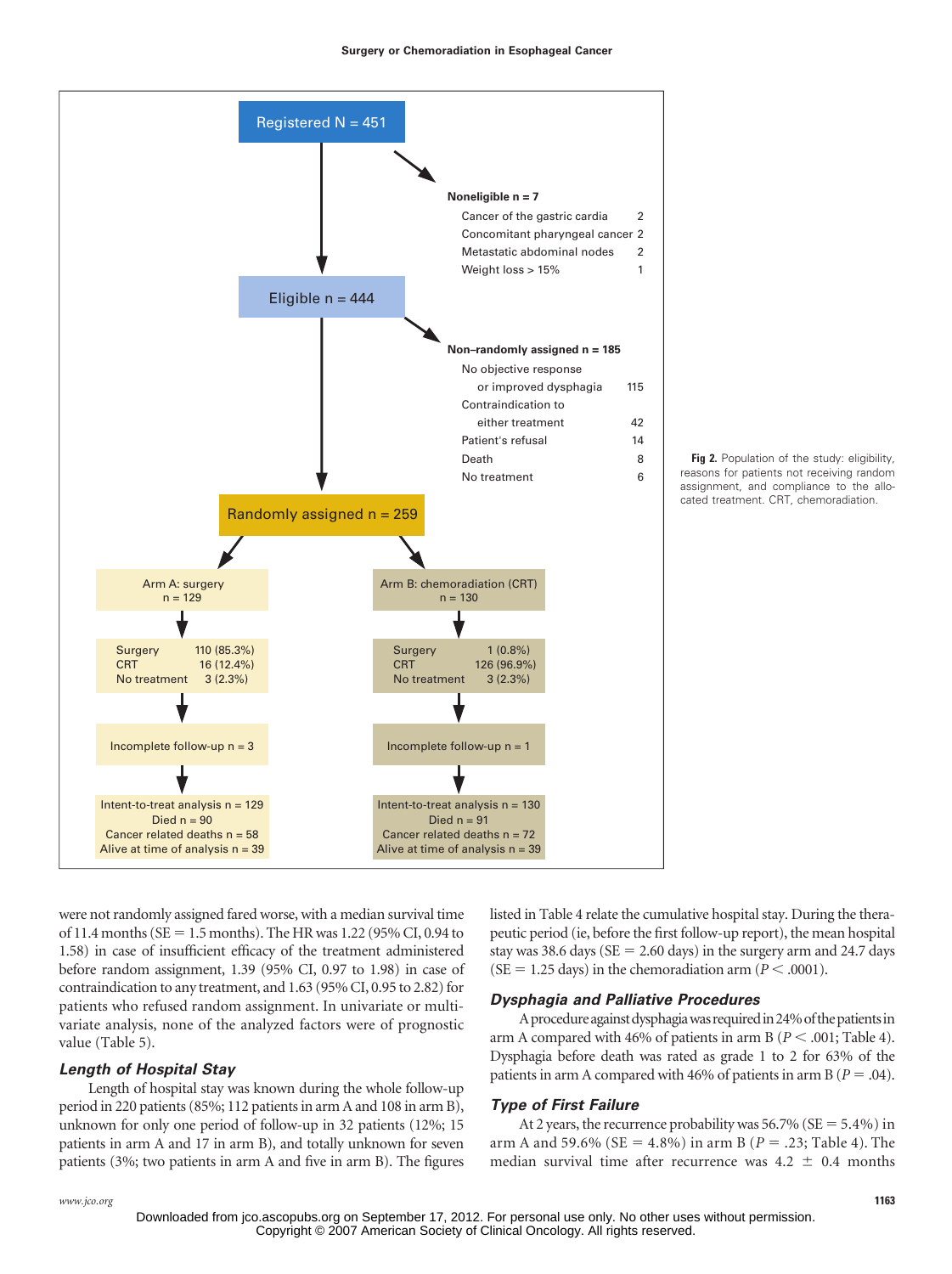#### **Bedenne et al**

|                                                            |                          |      |                               |                       |                        |      | Table 1. Characteristics of the 259 Randomly Assigned Patients According to Treatment Group |      |                               |             |
|------------------------------------------------------------|--------------------------|------|-------------------------------|-----------------------|------------------------|------|---------------------------------------------------------------------------------------------|------|-------------------------------|-------------|
|                                                            | Intent-to-Treat Analysis |      |                               | Per-Protocol Analysis |                        |      |                                                                                             |      |                               |             |
|                                                            | Surgery<br>$(n = 129)$   |      | Chemoradiation<br>$(n = 130)$ |                       | Surgery<br>$(n = 111)$ |      | Chemoradiation<br>$(n = 142)$                                                               |      | No Treatment<br>$(n = 6)$     |             |
| Characteristic                                             | No. of<br>Patients       | %    | No. of<br>Patients            | %                     | No. of<br>Patients     | $\%$ | No. of<br>Patients                                                                          | %    | No. of<br>Patients            | %           |
| Mean, years                                                |                          |      |                               |                       |                        |      |                                                                                             |      |                               |             |
| Mean                                                       |                          | 57.3 | 59.3                          |                       | 57.2                   |      | 59.1                                                                                        |      | 58.4                          |             |
| Two standard deviations                                    |                          | 9.2  | 8.9                           |                       | 8.2                    |      | 9.1                                                                                         |      | 13.6                          |             |
| Center accrual*                                            |                          |      |                               |                       |                        |      |                                                                                             |      |                               |             |
| Small, $<$ 5 patients                                      | 56                       | 43.4 | 56                            | 43.1                  | 56                     | 50.5 | 62                                                                                          | 43.7 | 6                             | 100.0       |
| Medium, 5-10 patients                                      | 40                       | 31.0 | 38                            | 29.2                  | 32                     | 28.8 | 53                                                                                          | 37.3 | $\mathbf 0$                   | 0.0         |
| Large, $>$ 10 patients                                     | 33                       | 25.6 | 36                            | 27.7                  | 23                     | 20.7 | 27                                                                                          | 19.0 | $\mathbf 0$                   | 0.0         |
| Sex                                                        |                          |      |                               |                       |                        |      |                                                                                             |      |                               |             |
| Male                                                       | 120                      | 93.0 | 122                           | 93.8                  | 104                    | 93.7 | 132                                                                                         | 93.0 | 6                             | 100.0       |
| Female                                                     | $\overline{9}$           | 7.0  | 8                             | 6.2                   | $\overline{7}$         | 6.3  | 10                                                                                          | 7.0  | $\mathsf{O}\xspace$           | 0.0         |
| Length of the tumor                                        |                          |      |                               |                       |                        |      |                                                                                             |      |                               |             |
| $\leq 5$ cm                                                | 58                       | 45.0 | 66                            | 50.8                  | 54                     | 48.7 | 68                                                                                          | 47.9 | $\overline{2}$                | 33.3        |
| > 5 cm                                                     | 70                       | 54.3 | 64                            | 49.2                  | 57                     | 51.4 | 73                                                                                          | 51.4 | $\overline{4}$                | 66.7        |
| Diameter of the tumor on CT scant                          |                          |      |                               |                       |                        |      |                                                                                             |      |                               |             |
| $\leq$ 20 mm                                               | 13                       | 10.1 | 23                            | 17.7                  | 12                     | 10.8 | 22                                                                                          | 15.5 | $\overline{2}$                | 33.3        |
| 21-50 mm                                                   | 101                      | 78.3 | 96                            | 73.9                  | 88                     | 79.3 | 107                                                                                         | 75.4 | $\overline{2}$                | 33.3        |
| $> 50$ mm                                                  | 8                        | 6.2  | 3                             | 2.3                   | 6                      | 5.4  | $\overline{4}$                                                                              | 2.8  | $\mathbf{1}$                  | 16.7        |
| Unknown                                                    | $\overline{7}$           | 5.4  | 8                             | 6.2                   | 5                      | 4.5  | $\mathsf g$                                                                                 | 6.3  | $\mathbf{1}$                  | 16.7        |
| Enlarged lymph nodes on CT scan                            |                          |      |                               |                       |                        |      |                                                                                             |      |                               |             |
| Yes                                                        | 62                       | 48.1 | 52                            | 40.0                  | 54                     | 48.7 | 58                                                                                          | 40.9 | $\overline{2}$                | 33.3        |
| No                                                         | 67<br>$\mathbf 0$        | 51.9 | 76<br>$\overline{2}$          | 58.5                  | 57<br>$\mathbf 0$      | 51.4 | 82<br>$\overline{2}$                                                                        | 57.8 | $\overline{4}$<br>$\mathbf 0$ | 66.7<br>0.0 |
| Unknown<br>Weight loss                                     |                          | 0.0  |                               | 1.5                   |                        | 0.0  |                                                                                             | 1.4  |                               |             |
| $\leq 10\%$                                                | 98                       | 76.0 | 101                           | 77.7                  | 83                     | 74.8 | 112                                                                                         | 78.9 | $\overline{4}$                | 66.7        |
| >10%                                                       | 28                       | 21.7 | 27                            | 20.8                  | 25                     | 22.5 | 28                                                                                          | 19.7 | $\overline{2}$                | 33.3        |
| Unknown                                                    | 3                        | 2.3  | $\overline{2}$                | 1.5                   | 3                      | 2.7  | $\overline{2}$                                                                              | 1.4  | $\mathsf{O}\xspace$           | 0.0         |
| Dysphagia                                                  |                          |      |                               |                       |                        |      |                                                                                             |      |                               |             |
| Absent                                                     | 10                       | 7.8  | 13                            | 10.0                  | 10                     | 9.0  | 13                                                                                          | 9.2  | $\mathsf{O}\xspace$           | 0.0         |
| Solid                                                      | 54                       | 41.9 | 60                            | 46.2                  | 48                     | 43.2 | 65                                                                                          | 45.8 | $\mathbf{1}$                  | 16.7        |
| Semiliquid                                                 | 43                       | 33.3 | 46                            | 35.4                  | 36                     | 32.4 | 50                                                                                          | 35.2 | 3                             | 50.0        |
| Liquid                                                     | 18                       | 14.0 | 10                            | 7.7                   | 14                     | 12.6 | 13                                                                                          | 9.2  | $\mathbf{1}$                  | 16.7        |
| Aphagia                                                    | $\overline{2}$           | 1.6  | $\mathbf{1}$                  | 0,8%                  | $\mathbf{1}$           | 0.9  | $\mathbf{1}$                                                                                | 0.7  | $\mathbf{1}$                  | 16.7        |
| Unknown                                                    | $\overline{2}$           | 1.6  | $\mathbf 0$                   | 0.0                   | $\overline{2}$         | 1.6  | $\mathbf 0$                                                                                 | 0.0  | $\mathbf 0$                   | 0.0         |
| Histology                                                  |                          |      |                               |                       |                        |      |                                                                                             |      |                               |             |
| Epidermoid                                                 | 115                      | 89.2 | 115                           | 88.5                  | 100                    | 90.1 | 124                                                                                         | 87.3 | 6                             | 100.0       |
| Glandular                                                  | 14                       | 10.9 | 15                            | 11.5                  | 11                     | 9.9  | 18                                                                                          | 12.7 | $\mathsf{O}\xspace$           | 0.0         |
| Differentiation                                            |                          |      |                               |                       |                        |      |                                                                                             |      |                               |             |
| Well/moderately differentiated                             | 101                      | 78.3 | 101                           | 77.7                  | 89                     | 80.2 | 108                                                                                         | 76.1 | 5                             | 83.3        |
| Poorly differentiated/undifferentiated                     | 28                       | 21.7 | 29                            | 22.3                  | 22                     | 19.8 | 34                                                                                          | 23.9 | $\mathbf{1}$                  | 16.7        |
| Clinical response to treatment before<br>random assignment |                          |      |                               |                       |                        |      |                                                                                             |      |                               |             |
| Complete                                                   | 13                       | 10.1 | 14                            | 10.8                  | 11                     | 9.9  | 15                                                                                          | 10.6 | $\mathbf{1}$                  | 16.7        |
| Partial                                                    | 116                      | 89.9 | 116                           | 89.2                  | 100                    | 90.1 | 127                                                                                         | 89.4 | 5                             | 83.3        |

NOTE. There was no significant difference between arms for any of the characteristics

Abbreviation: CT, computed tomography.

Center accrual refers to the number of patients entered onto the study.

†Patients with a tumor diameter of less than 30 mm on CT scan were classified as T3 by endoscopic ultrasonography.

 $(5.0 \pm 1.1$  months after locoregional recurrence,  $4.2 \pm 1.0$  months after metastatic recurrence, and  $2.1 \pm 0.7$  months after both). Recurrence occurred in 60.6% of the patients within 12 months after registration and in 80.3% of patients within 24 months. The frequency of metastases was not different between the arms (HR for arm B  $\nu$  arm A = 0.77; 95% CI, 0.49 to 1.24); however, there were more locoregional relapses after chemoradiation (HR for arm B *v* arm A = 1.63; 95% CI, 1.04 to 2.55;  $P = .03$ ). Considering the treatment actually received, the HRs were 0.80 (95% CI, 0.50 to

1.27) and 2.26 (95% CI, 1.39 to 3.67;  $P = 0.0006$ ) for metastases and locoregional relapse, respectively.

# *Quality of Life*

In univariate analysis, the mean Spitzer quality-of-life index score was higher in arm B only at the first follow-up period 6 months after inclusion ( $P = .01$ ). The longitudinal quality-of-life study showed no difference between the two arms  $(P = .26).^{16}$ 

Downloaded from jco.ascopubs.org on September 17, 2012. For personal use only. No other uses without permission. Copyright © 2007 American Society of Clinical Oncology. All rights reserved.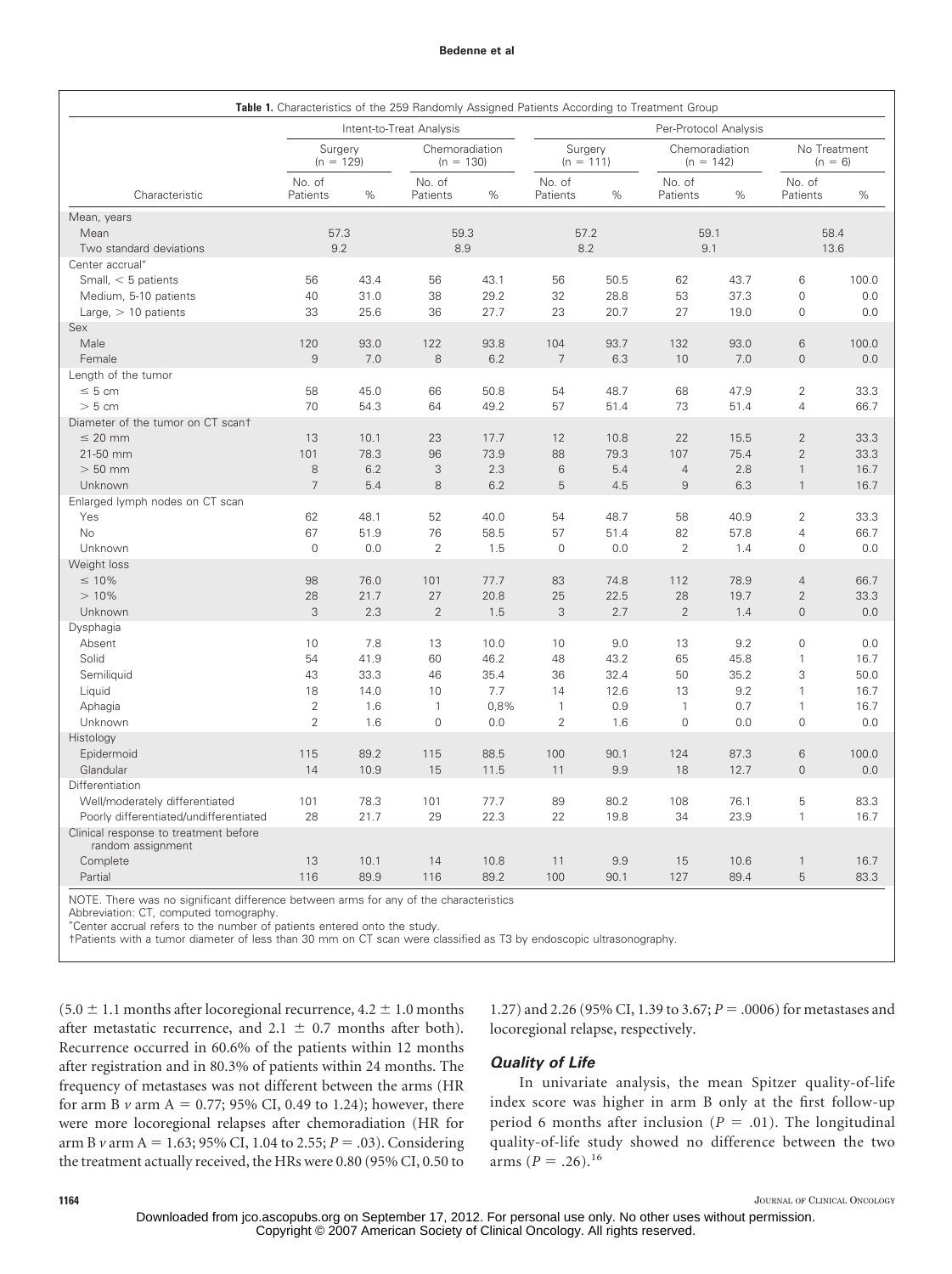| Table 2. Type of Surgery in Operated Patients in Arm A |                                   |      |  |  |  |
|--------------------------------------------------------|-----------------------------------|------|--|--|--|
| Type of Surgery                                        | No. of<br>Patients<br>$(n = 110)$ | $\%$ |  |  |  |
| Transthoracic esophagectomy                            | 103                               | 936  |  |  |  |
| Right thoracotomy and laparotomy                       | 79                                |      |  |  |  |
| Three-stage esophagectomy                              | 20                                |      |  |  |  |
| Laparoscopy and thoracotomy                            | $\mathfrak{D}$                    |      |  |  |  |
| Left thoracophreno laparotomy                          | 2                                 |      |  |  |  |
| Transhiatal esophagectomy                              | 4                                 | 3.6  |  |  |  |
| Exploratory thoracotomy                                | $\mathfrak{D}$                    | 1.8  |  |  |  |
| Exploratory laparotomy                                 | 1                                 | 0.9  |  |  |  |

# **DISCUSSION**

Our results suggest that chemoradiation alone and chemoradiation followed by surgery are equivalent in terms of survival and quality of life in responders. Results were given from the start of treatment and not from random assignment because, although the differences were nearly the same, the results from the start of treatment better reflected overall survival. Indeed, the treatment administered before random assignment lasted for more than 1 month. Our study results are consistent with the results from the study by Stahl et al, $^{17}$  in which 172 patients with epidermoid esophageal cancer were randomly assigned to either chemoradiation with surgery or chemoradiation without surgery. Median survival time was 16.4 months with surgery compared with 14.9 months without surgery, and 2-year survival rates were 39.9% and 35.4%, respectively (test for equivalence with  $\delta = -0.15, P = .007$ . As in our study, freedom from local progression was longer in the surgery group versus the no surgery group (at 2 years, 64.3%  $\nu$  40.7%, respectively; HR = 2.1; 95% CI, 1.3 to 3.5;  $P = .003$ ). If the patients responding to induction chemotherapy were considered, 3-year survival rates were 58% and 55% in the surgery and no surgery groups, respectively.<sup>17</sup> In the FFCD 9102 study, random as-

**Table 3.** Grade 3 and 4 WHO Toxicities Observed Before Random Assignment and After Random Assignment in the Patients Treated With Chemoradiation (per protocol)

|                                       | Before Random Assignment | After<br>Random<br>Assignment<br>$(n = 142; 16)$<br>from surgery<br>arm) |                |                |                |
|---------------------------------------|--------------------------|--------------------------------------------------------------------------|----------------|----------------|----------------|
| Toxicity                              | Surgery<br>(No.)         | Chemoradiation<br>(No.)                                                  | Total<br>(% )  | No.            | %              |
| Leukocytes                            | 10                       | 10                                                                       | 8              | 26             | 20             |
| Febrile neutropenia                   | $\Omega$                 | 2                                                                        | 1              | 3              | $\mathfrak{D}$ |
| Thrombocytes                          | $\overline{2}$           | $\Omega$                                                                 | 1              | 9              | 6              |
| Hemoglobin                            | 5                        | 3                                                                        | 3              | 3              | $\overline{2}$ |
| Nausea/vomiting                       | 6                        | 10                                                                       | 6              | 9              | 6              |
| Diarrhea                              | $\Omega$                 | $\Omega$                                                                 | O              | 2              | 1              |
| <b>Stomatitis</b>                     | $\overline{2}$           | $\overline{2}$                                                           | $\mathfrak{D}$ | 1              | 1              |
| Esophagitis                           |                          |                                                                          |                | 5              | 4              |
| Cardiovascular                        | $\Omega$                 | $\overline{2}$                                                           | 1              | $\mathfrak{D}$ | 1              |
| At least one grade 3 or 4<br>toxicity | 25                       | 28                                                                       | 21             | 44             | 31             |

**Table 4.** Results Concerning the Main End Point (intent-to-treat and per-protocol analyses) and Secondary End Points (intent-to-treat analysis) in the Surgery Arm (arm A) and the Chemoradiation Only Arm (arm B)

| <b>End Point</b>                                                               | Surgery<br>(arm A)                                               | Chemo-<br>radiation<br>(arm B) | Difference<br>Between<br>Arms (arm A<br>minus arm B) | P      |
|--------------------------------------------------------------------------------|------------------------------------------------------------------|--------------------------------|------------------------------------------------------|--------|
|                                                                                |                                                                  |                                |                                                      |        |
| Intent-to-treat analysis<br>No. of patients<br>2-year survival probability, %* | 129                                                              | 130                            |                                                      |        |
| Rate<br><b>SE</b>                                                              | 33.6<br>4.5                                                      | 39.8<br>4.5                    |                                                      |        |
| Difference in 2-year survival, %<br>Rate<br>95% CI                             |                                                                  |                                | $-6.2$<br>-18.0 to 5.7                               | $.03+$ |
| Per-protocol analysis                                                          |                                                                  |                                |                                                      |        |
| No. of patients                                                                | 111                                                              | 142                            |                                                      |        |
| 2-year survival probability, %*                                                |                                                                  |                                |                                                      |        |
| Rate                                                                           | 37.1                                                             | 36.5                           |                                                      |        |
| <b>SE</b>                                                                      | 5.0                                                              | 4.2                            |                                                      | $.06+$ |
| Difference in 2-year survival, %<br>Rate                                       |                                                                  |                                | 0.6                                                  |        |
| 95% CI                                                                         |                                                                  |                                | $-11.4$ to 12.6                                      |        |
| Intent-to-treat analysis                                                       |                                                                  |                                |                                                      |        |
| Cumulative hospital stay, days                                                 |                                                                  |                                |                                                      | .015   |
| Mean                                                                           | 68                                                               | 52                             |                                                      |        |
| <b>SE</b>                                                                      | 5                                                                | $\overline{4}$                 |                                                      |        |
| Hospital stay $\leq$ 5 days per<br>month of survival, %                        | 61                                                               | 75                             |                                                      | .008   |
| Therapeutic mortality within 3<br>months after registration                    |                                                                  |                                |                                                      | .0003  |
| No. of patients                                                                | 12                                                               | 1                              |                                                      |        |
| %                                                                              | 9.3                                                              | 0.8                            |                                                      |        |
| Palliative intervention for<br>dysphagia                                       |                                                                  |                                |                                                      | .0002  |
| No. of patients                                                                | 31                                                               | 60                             |                                                      |        |
| $\%$                                                                           | 24.0                                                             | 46.2                           |                                                      |        |
| Dilatation                                                                     | 24                                                               | 18                             |                                                      |        |
| No. of patients<br>%                                                           | 18.6                                                             | 13.8                           |                                                      |        |
| Stent                                                                          |                                                                  |                                |                                                      |        |
| No. of patients                                                                | 7                                                                | 42                             |                                                      |        |
| $\%$                                                                           | 5.4                                                              | 32.3                           |                                                      |        |
| Dysphagia $\leq$ grade 3# at last<br>follow-up before deaths                   |                                                                  |                                |                                                      | .04    |
| No. of patients/No. of dead<br>patients                                        | 38/60                                                            | 36/79                          |                                                      |        |
| %                                                                              | 63.3                                                             | 45.6                           |                                                      |        |
| 2-year recurrence probability, %                                               |                                                                  |                                |                                                      | .23    |
| Rate                                                                           | 56.7                                                             | 59.6                           |                                                      |        |
| <b>SE</b>                                                                      | 5.4                                                              | 4.8                            |                                                      |        |
| Locoregional probability, %<br>Rate                                            | 33.6                                                             | 43.0                           |                                                      | .0014  |
| <b>SE</b>                                                                      | 5.3                                                              | 4.9                            |                                                      |        |
| Metastatic probability, %                                                      |                                                                  |                                |                                                      | .24    |
| Rate                                                                           | 39.1                                                             | 29.0                           |                                                      |        |
| <b>SE</b>                                                                      | 5.3                                                              | 4.7                            |                                                      |        |
| Curvival roton are coloulated from                                             | $r_{\alpha}$ $r_{\alpha}$ $r_{\alpha}$ $r_{\alpha}$ $r_{\alpha}$ |                                |                                                      |        |

Survival rates are calculated from registration. †Test for noninferiority.

‡Asymptomatic or eats solids with some dysphagia.

§Information was available in 67% of the deceased patients in arm A and

87% of the deceased patients in arm B.

signment was not performed at registration to test the efficacy and tolerance of chemoradiation and, hence, avoid cross over or continuation of an inefficient therapy. A smaller than expected percentage of patients was randomly assigned (57% instead of 75%). The rates of 71% and 87% for complete clinical response, which we based our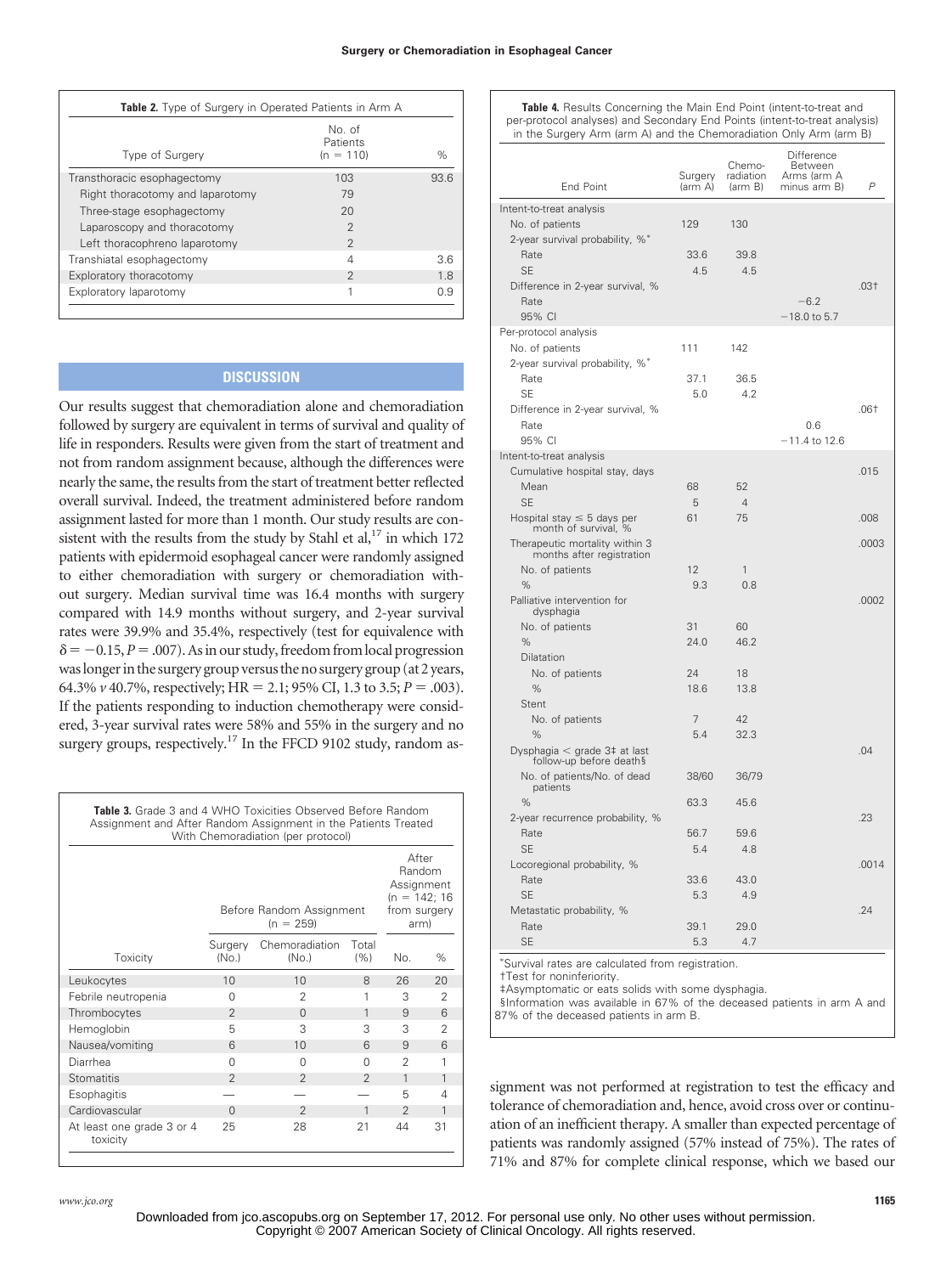

Fig 3. Overall survival of the patients with esophageal cancer responding to induction chemoradiation who were randomly assigned to either surgery (arm A) or continuation of chemoradiation (arm B). (A) Survival in intent-to-treat analysis. (B) Survival in per-protocol analysis. The 95% CIs of the survival rates are indicated on the figures.

calculations on, were drawn from phase II studies that included tumors that were not always locally advanced.<sup>4,6</sup> Moreover, 14 patients refusing surgery and 10 patients not fit for surgery were not randomly assigned. Thus, 24 more patients were eligible for chemoradiation (ie, 64%).

A significant difference in therapeutic mortality was observed, and one could consider that chemoradiation increased the postoperative mortality rate, hence undercutting the benefit of surgery. However, a significantly higher operative mortality rate was reported only in two randomized studies comparing preoperative chemoradiation with surgery alone (9%  $\nu$  4%, respectively, for Walsh et al<sup>18</sup>; 12%  $\nu$  4%, respectively for Bosset et  $al<sup>19</sup>$ ). In the latter study, the high dose per fraction (3.7 Gy) was probably responsible. In contrast, Le Prise et al,  $^{20}$ Urba et al,<sup>21</sup> and Burmeister et al<sup>22</sup> observed similar mortality rates in both the chemoradiation and surgery arms (9% *v* 7%, 2% *v* 4%, and 5%  $\nu$  6%, respectively). Conversely, the benefit of chemoradiation may have been undercut in the first period of the trial by split-course chemoradiation, which was later demonstrated to be inferior to conventional protraction in a randomized study.<sup>13</sup>

The dose of 66 Gy used in our trial seems excessive considering the conclusion of the INT 0123 study that a dose of 64.8 Gy is not superior to 50.4 Gy.<sup>23</sup> However, our study design was different and permitted the delivery of three cycles of concomitant chemoradiation

| Randomly Assigned Patients (n = 259)                                      |                         |              |     |  |  |  |
|---------------------------------------------------------------------------|-------------------------|--------------|-----|--|--|--|
| Factor                                                                    | Relative<br><b>Risk</b> | 95% CI       | P   |  |  |  |
| Sex                                                                       |                         |              |     |  |  |  |
| Male                                                                      | 1                       |              | .23 |  |  |  |
| Female                                                                    | 0.65                    | 0.31 to 1.37 |     |  |  |  |
| Age, years                                                                |                         |              |     |  |  |  |
| < 65                                                                      | 1                       |              | .07 |  |  |  |
| $\geq 65$                                                                 | 1.39                    | 0.98 to 1.97 |     |  |  |  |
| Enlarged lymph nodes on computed<br>tomography scan                       |                         |              |     |  |  |  |
| No                                                                        | 1                       |              | .54 |  |  |  |
| Yes                                                                       | 1.10                    | 0.80 to 1.51 |     |  |  |  |
| Weight loss                                                               |                         |              |     |  |  |  |
| $\leq 10\%$                                                               | 1                       |              | .35 |  |  |  |
| >10%                                                                      | 1.22                    | 0.81 to 1.82 |     |  |  |  |
| Differentiation                                                           |                         |              |     |  |  |  |
| Well/moderately differentiated                                            | 1                       |              | .99 |  |  |  |
| Poorly differentiated/undifferentiated                                    | 0.99                    | 0.68 to 1.46 |     |  |  |  |
| Response to treatment administered<br>before random assignment            |                         |              |     |  |  |  |
| Complete                                                                  | 1                       |              | .66 |  |  |  |
| Partial                                                                   | 0.88                    | 0.52 to 1.51 |     |  |  |  |
| Radiotherapy                                                              |                         |              |     |  |  |  |
| Split course                                                              | 1                       |              | .46 |  |  |  |
| Conventional                                                              | 1.15                    | 0.79 to 1.68 |     |  |  |  |
| Arm                                                                       |                         |              |     |  |  |  |
| Surgery, arm A                                                            | 1                       |              | .44 |  |  |  |
| Chemoradiation, arm B                                                     | 0.88                    | 0.64 to 1.31 |     |  |  |  |
| NOTE. The model is adjusted on center accrual, length and diameter of the |                         |              |     |  |  |  |

**Table 5.** Multivariate Analysis of Potential Prognostic Factors in the

tumor, histology, and dysphagia.

instead of two cycles, as in the INT 0123 trial. Regarding adjuvant chemotherapy, although previous studies were negative,  $^{24}$  the Medical Research Council OE 02 trial concluded that two preoperative cycles of FU plus cisplatin resulted in a better survival than surgery alone without increasing operative mortality.<sup>25</sup> This raises the question of which of the following is the optimal preoperative treatment: chemotherapy or chemoradiation. Actually, several trials testing preoperative chemoradiation versus surgery showed a trend favoring chemoradiation, $2^{0-22,26}$  and in a recent series, preoperative chemoradiation was predictive of R0 resection, which was a positive prognostic factor.<sup>27</sup> Meta-analyses suggest that preoperative chemoradiation improves 3-year survival and decreases locoregional recurrence rate, although no such beneficial effects are observed after preoperative chemotherapy.28-30 However, it is difficult to conclude about the best neoadjuvant treatment because another meta-analysis demonstrated opposite results concerning 2-year survival.<sup>31</sup> In our study, no specific type of surgery was proposed, and this could have produced heterogeneity. However, 94% of the patients had transthoracic esophagectomies, and 4% had transhiatal operation. Moreover, randomized studies or meta-analyses have not demonstrated the superiority of one technique.<sup>1,32</sup>

In this study, chemoradiation alone prevented 46% of the patients from having high-grade dysphagia until death, compared with previously reported rates of 60% to 67%.14 Nevertheless, dysphagia was better improved after surgery (63% mild or absent before death).

In conclusion, this study suggests that therapeutic strategies with or without surgery result in similar survival rates for locally advanced thoracic esophageal cancer patients responding to chemoradiation.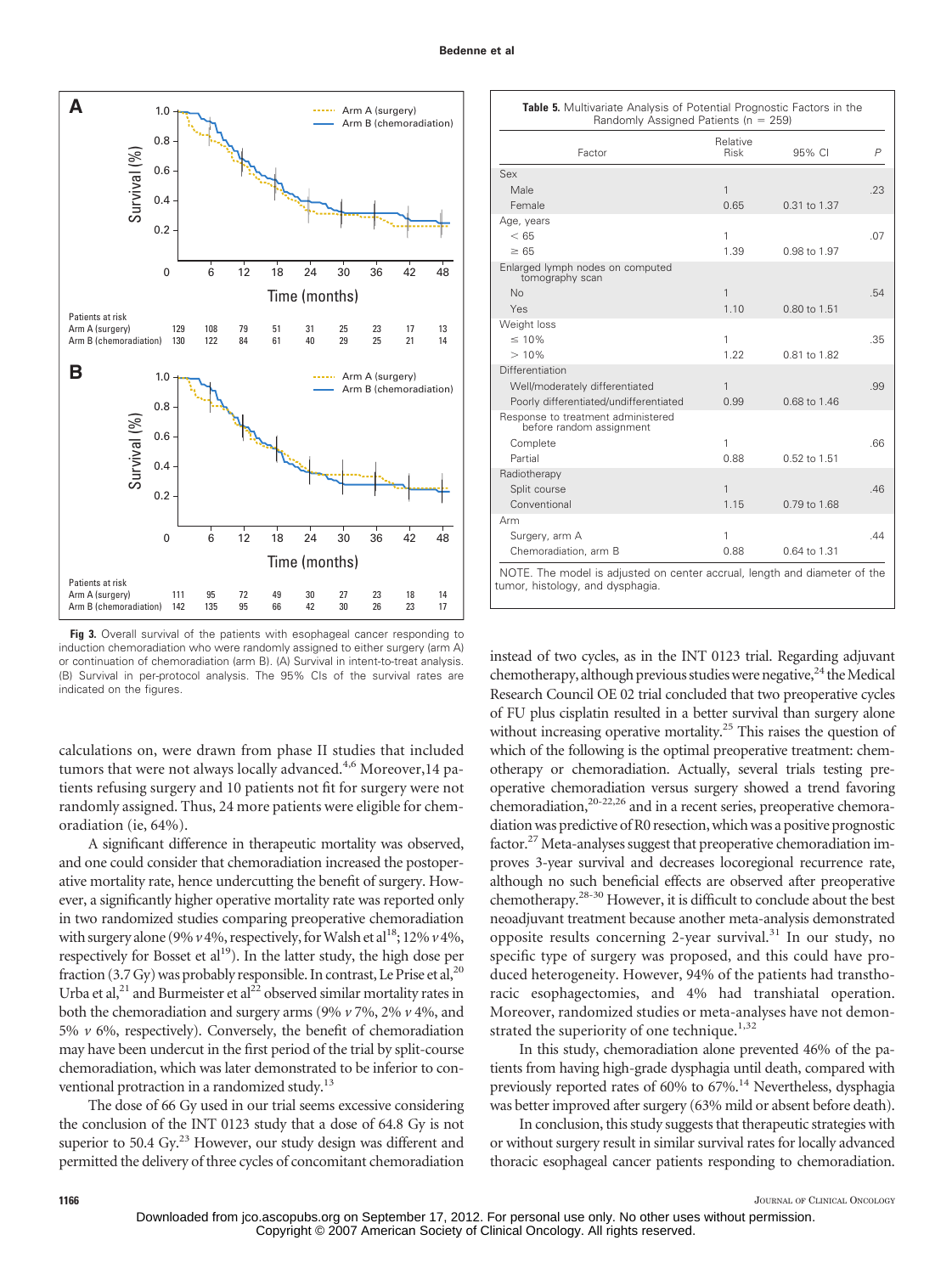This study applies especially to patients with epidermoid tumors, who represented almost 90% of the patients, although no difference with adenocarcinomas was observed in multivariate analysis. However, chemoradiation alone entailed fewer early deaths and a shorter hospital stay but more locoregional relapses. Because clinical prognostic factors do not help in choosing between both strategies, further studies comparing surgery and chemoradiation should search for new predictive factors and evaluate new tools to detect early responders. Positron emission tomography scan was reported to discriminate responders from nonresponders as early as 14 days after starting chemoradiation and should be re-evaluated in future studies.<sup>33</sup>

# **AUTHORS' DISCLOSURES OF POTENTIAL CONFLICTS OF INTEREST**

The authors indicated no potential conflicts of interest.

### **REFERENCES**

**1.** Wu P, Posner M: The role of surgery in the management of oesophageal cancer. Lancet Oncol 4:481-488, 2003

**2.** Gignoux M, Bosset J, Apoil B, et al: Adjuvant radiochemotherapy in operable cancers of the thoracic esophagus: Preliminary results of a multicentre study concerning 119 cases. Ann Chir 43:269-274, 1989

**3.** Poplin E, Fleming T, Leichman L, et al: Combined therapies for squamous-cell cancer of the esophagus, a Southwest Oncology Group study (SWOG 8037). J Clin Oncol 5:622-628, 1987

**4.** Coia L, Engstrom P, Paul A, et al: Long-term results of infusional 5-FU, mitomycin-C and radiation as primary management of esophageal carcinoma. Int J Radiat Oncol Biol Phys 20:29-36, 1991

**5.** Leichman L, Herskovic A, Leichman C, et al: Nonoperative therapy for squamous-cell cancer of the esophagus. J Clin Oncol 5:365-370, 1987

**6.** Seitz J, Giovannini M, Padaut-Cesana J, et al: Inoperable nonmetastatic squamous cell carcinoma of the esophagus managed by concomitant chemotherapy (5-fluorouracil and cisplatin) and radiation therapy. Cancer 66:214-219, 1990

**7.** Al-Sarraf M, Martz K, Herskovic A, et al: Progress report of combined chemoradiotherapy versus radiotherapy alone in patients with esophageal cancer: An intergroup study. J Clin Oncol 15: 277-284, 1997

**8.** Algan O, Coia L, Keller S, et al: Management of adenocarcinoma of the esophagus with chemoradiation alone or chemoradiation followed by esophagectomy: Results of sequential nonrandomized phase II studies. Int J Radiat Oncol Biol Phys 32:753-761, 1995

**9.** Denham J, Burmeister B, Lamb D, et al: Factors influencing outcome following radio-chemotherapy for esophageal cancer. Radiother Oncol 40:31-43, 1996

**10.** Sobin L, Wittekind C: WHO Staging Criteria (ed 4). New York, NY, John Wiley-Liss, 1987

**11.** Wurtz A, Chastanet P: Epidermoid carcinomas of the thoracic esophagus: Which tomodensitometric classification? Gastroenterol Clin Biol 12: 921-925, 1988

**12.** Miller A, Hogestraeten B, Staquet M, et al: Reporting results of cancer treatment. Cancer 47: 207-214, 1981

**13.** Jacob J, Seitz J, Langlois C, et al: Definitive concurrent chemoradiation therapy in squamous cell carcinoma of the esophagus: Preliminary results of a French randomized trial comparing standard versus split-course irradiation (FNCLCC-FFCD 9305). Proc Am Soc Clin Oncol 18:270a, 1999 (abstr 1035)

**14.** Coia L, Soffen E, Schultheiss T, et al: Swallowing function in patients with esophageal cancer treated with concurrent radiation and chemotherapy. Cancer 71:281-286, 1993

**15.** Spitzer WO, Dobson AJ, Hall J, et al: Measuring the quality of life of cancer patients: A concise QL-index for use by physicians. J Chronic Dis 34: 585-597, 1981

**16.** Bonnetain F, Bedenne L, Michel P, et al: Definitive results of a comparative longitudinal quality of life study using the Spitzer QOL index in the randomized multicentric phase II trial FFCD 9102 (radiochemotherapy followed by surgery versus radiochemotherapy alone in patients with locally advanced esophageal cancer). Proc Am Soc Clin Oncol 22:250, 2003 (abstr 1002)

**17.** Stahl M, Stuschke M, Lehmann N, et al: Chemoradiation with and without surgery in patients with locally advanced squamous cell carcinoma of the esophagus. J Clin Oncol 23:2310-2317, 2005

**18.** Walsh T, Noonan N, Hollywood D, et al: A comparison of multimodal therapy and surgery for esophageal adenocarcinoma. N Engl J Med 335: 462-467, 1996

**19.** Bosset J, Gignoux M, Triboulet J, et al: Chemotherapy followed by surgery compared with surgery alone in squamous cell cancer of the esophagus. N Engl J Med 337:161-167, 1997

**20.** Le Prise E, Etienne P, Meunier B, et al: A randomized study of chemotherapy, radiation therapy and surgery versus surgery for localized squamous cell carcinoma of the esophagus. Cancer 73:1779-1784, 1994

**21.** Urba S, Orringer M, Turrisi A, et al: Randomized trial of preoperative chemoradiation versus surgery alone in patient with locoregional esophageal carcinoma. J Clin Oncol 19:305-313, 2001

**22.** Burmeister B, Smithers B, Fitzgerald L, et al: A randomized phase III trial of preoperative chemoradiation followed by surgery versus surgery alone for localized resectable cancer of the esophagus. Proc Am Soc Clin Oncol 21:130a, 2002 (abstr 518)

■■■

## **AUTHOR CONTRIBUTIONS**

**Conception and design:** Laurent Bedenne, Patrick Arveux, Christine Binquet

**Provision of study materials or patients:** Laurent Bedenne, Pierre Michel, Olivier Bouché, Christophe Mariette, Thierry Conroy, Denis Pezet, Bernard Roullet, Jean-François Seitz, Jean-Philippe Herr, Bernard Paillot

**Collection and assembly of data:** Laurent Bedenne, Patrick Arveux, Franck Bonnetain, Christine Binquet

**Data analysis and interpretation:** Laurent Bedenne, Chantal Milan, Franck Bonnetain, Christine Binquet

**Manuscript writing:** Laurent Bedenne, Chantal Milan, Thierry Conroy, Christine Binquet

**Final approval of manuscript:** Pierre Michel, Olivier Bouché, Christophe Mariette, Thierry Conroy, Denis Pezet, Bernard Roullet, Jean-François Seitz, Jean-Philippe Herr, Bernard Paillot, Patrick Arveux, Franck Bonnetain

> **23.** Minsky B, Pajak T, Ginsberg R, et al: INT 0123 (Radiation Therapy Oncology Group 94-05) phase III trial of combined-modality therapy for esophageal cancer: High-dose versus standard-dose radiation therapy. J Clin Oncol 20:1167-1174, 2002

> **24.** Kelsen D, Ginsberg R, Pajak T, et al: Chemotherapy followed by surgery compared with surgery alone for localized esophageal cancer. N Engl J Med 339:1979-1984, 1998

> **25.** Medical Research Council Oesophageal Cancer Working Group: Surgical resection with or without chemotherapy in oesophageal cancer: A randomized controlled trial. Lancet 359:1727-1733, 2002

> **26.** Apinop C, Puttisak P, Preecha N: A prospective study of combined therapy in esophageal cancer. Hepatogastroenterology 41:391-393, 1994

> **27.** Hofstetter W, Swisher S, Correa A, et al: Treatment outcomes of resected esophageal cancer. Ann Surg 236:376-385, 2002

> **28.** Urschel J, Vasan H: A meta-analysis of randomized controlled trials that compared neoadjuvant chemoradiation and surgery to surgery alone for resectable esophageal cancer. Am J Surg 185:538- 543, 2003

> **29.** Urschel J, Vasan H, Blewett C: A metaanalysis of randomized controlled trials that compared neoadjuvant chemotherapy and surgery to surgery alone for resectable esophageal cancer. Am J Surg 183:274-279, 2002

> **30.** Fiorica F, Di Bona D, Schepis F, et al: Preoperative chemoradiotherapy for oesophageal cancer: A systematic review and meta-analysis. Gut 53:925- 930, 2004

> **31.** Kaklamanos I, Walker G, Ferry C, et al: Neoadjuvant treatment for resectable cancer of the esophagus and the gastroesophageal junction: A meta-analysis of randomized clinical trials. Ann Surg Oncol 10:754-761, 2003

> **32.** Hulscher J, van Sandick J, deBoer A, et al: Extended transthoracic resection compared with limited transhiatal resection for adenocarcinoma of the esophagus. N Engl J Med 347:1662-1669, 2002

> 33. Wieder H, Brücher B, Zimmerman F, et al: Time course of tumor metabolic activity during chemoradiotherapy of esophageal squamous cell carcinoma and response to treatment. J Clin Oncol 22:900-908, 2004